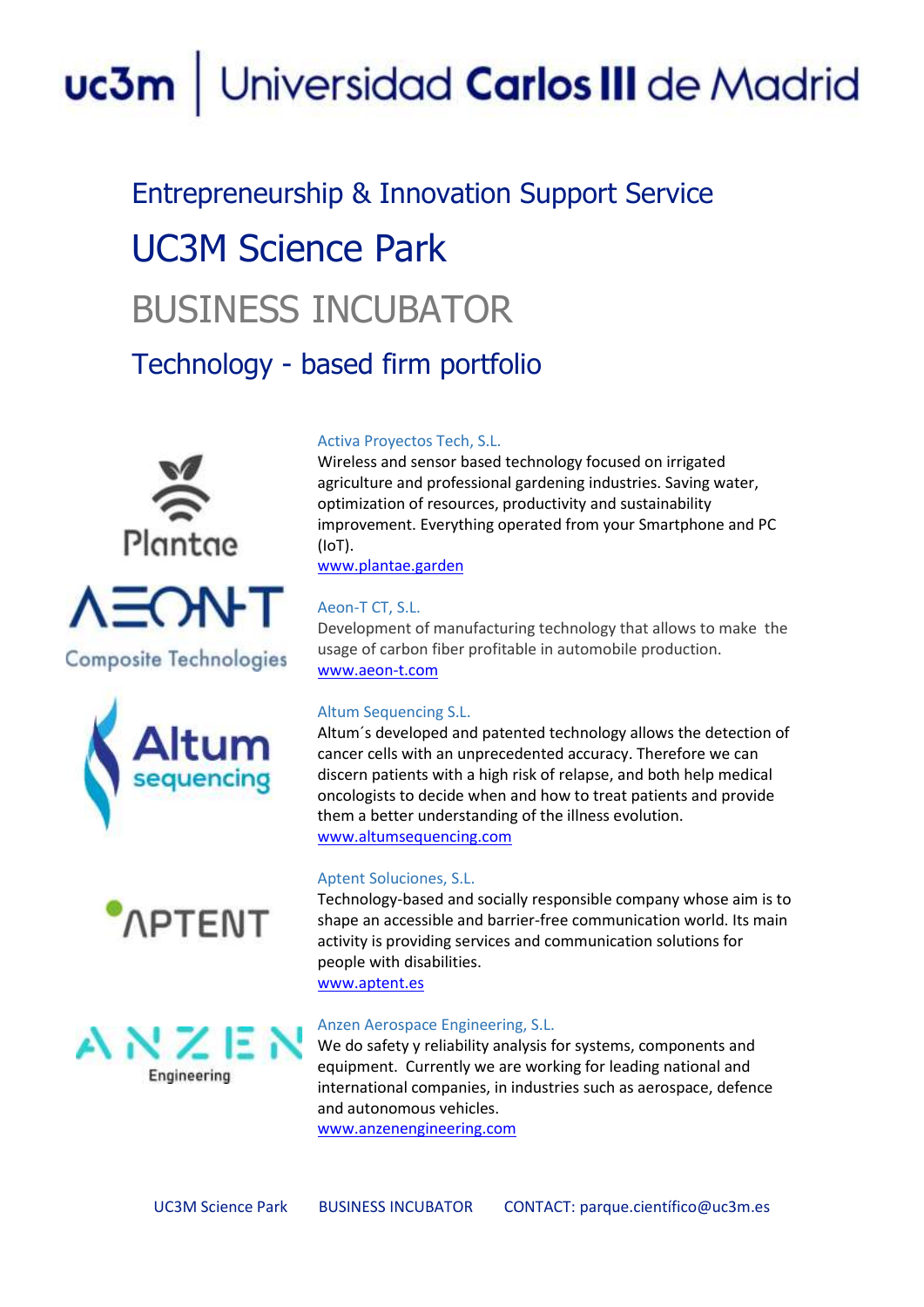















#### Axter Aerospace, S.L.

Technology applied to hybrid and electric propulsión for aeronautics and aviation. Power electronics, intelligent charge controllers, energy regeneration and storage systems. [www.axteraerospace.com](about:blank)

#### Bitergium, S.L.L

Helps companies and organizations working on Open Source and Inner Source Software to manage and understand software development processes, their communities and their key perfomance factors. [www.bitergia.com](about:blank)

#### Capital Certainty, S.L.

Intelligent systems, information search and management, elearning, e-government, global optimization in renewable energies and automated consulting. [www.capitalcertainty.es](about:blank)

#### Canard Drones, S.L.

Fast calibration of NavAids by using automated, unmanned UAVs (drones) that perform accurate flight inspections. [www.canarddrones.com](about:blank)

#### Crowd Centaurs S.L.

We offer technology to optimize your content and return your investment in it, adding value to each link in the chain: from the search for trends, content creation, distribution and monetization, to analysis.

[www.crowdcentaurs.com/](http://www.crowdcentaurs.com/)

#### Cedrion CTI, S.L.

Design, development and manufacture of ionic wind devices, with 2 main applications: virus and bacteria inactivation through cold plasma for Food and Health companies; and aerospace electronic devices refrigeration.

[www.cedrion.com](about:blank)

#### Cyclomed Technologies S.L.

We mark molecules with Carbon-11 to improve PET image diagnosis and to do biological traceability studies of new drugs. <http://cyclomed.tech/>

#### Digital Anatomics S.L.

Automatic generation, by the surgeon or dentist themselves, within minutes, of 3D virtual biomodels from TAC 2D images, which support surgical planning. <https://digitalanatomics.com/>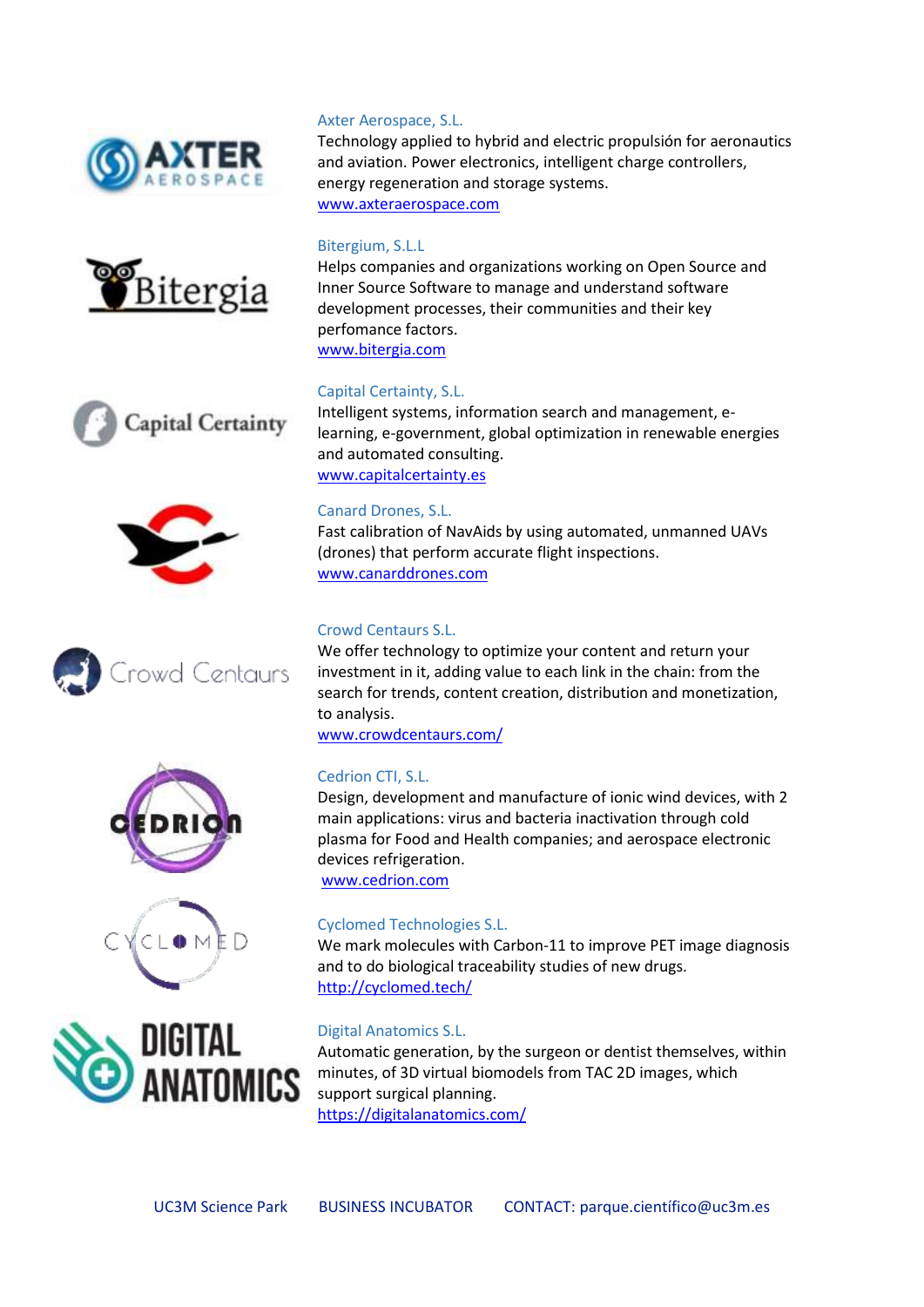















#### Drone Hopper, S.L.

High payload capacity drones designed to act in aerial extinction of wildfires and pest control in crops. [www.drone-hopper.com](about:blank)

Enthec Solutions, S.L.

Design and development of cybersecurity solutions to monitor data breaches which may be exposed to the network and are a risk at the cybersecurity level (attacks against their systems and infrastructures) and at the reputational level (attacks against their customers and employees). <https://enthec.com/>

Evidence-Based Behavior, S.L.Integrated consulting solution for the functional evaluation of psychiatric patients with benefits for health professionals, for patient and caregivers. [www.eb2.tech](about:blank)

#### Gas and Go Global Service, S.L.

Consulting services, engineering and building of CNG/LNG fueling stations as well as natural gas vehicle retrofitting and NVG applications.

[www.gasngo.es](about:blank)

#### Global Incubator, S.L.

Design, virtualization and acceleration of open innovation ecosystems. Offers technology to institutions through a personalized, white-label SaaS web platform. [www.globalincubator.com](http://www.globalincubator.com/)

#### Global Incubator, S.L

Solutions that boost the development of Human Capital. Knowledge exchange, peer-to-peer learning systems, private spaces to manage and monitor personal progress, control dashboards and reporting tools.

## [www.innervirtuoso.com](about:blank)

#### Heatconv, S.L.

Design and manufacture of small electronic devices that recover electricity from the heat generated by any electronic or mechanical element that cool a certain component, improving its performance and increasing its useful life. [www.heatconv.com](file:///C:/Users/davidher/Downloads/www.heatconv.com)

#### Ienai SPACE, S.C.

ienai SPACE develops electric propulsion modules for small satellites, completely scalable and adaptable to each client's needs. Additionally, they offer support and consulting services related to the platform architecture and the mission analysis <https://ienai.space/>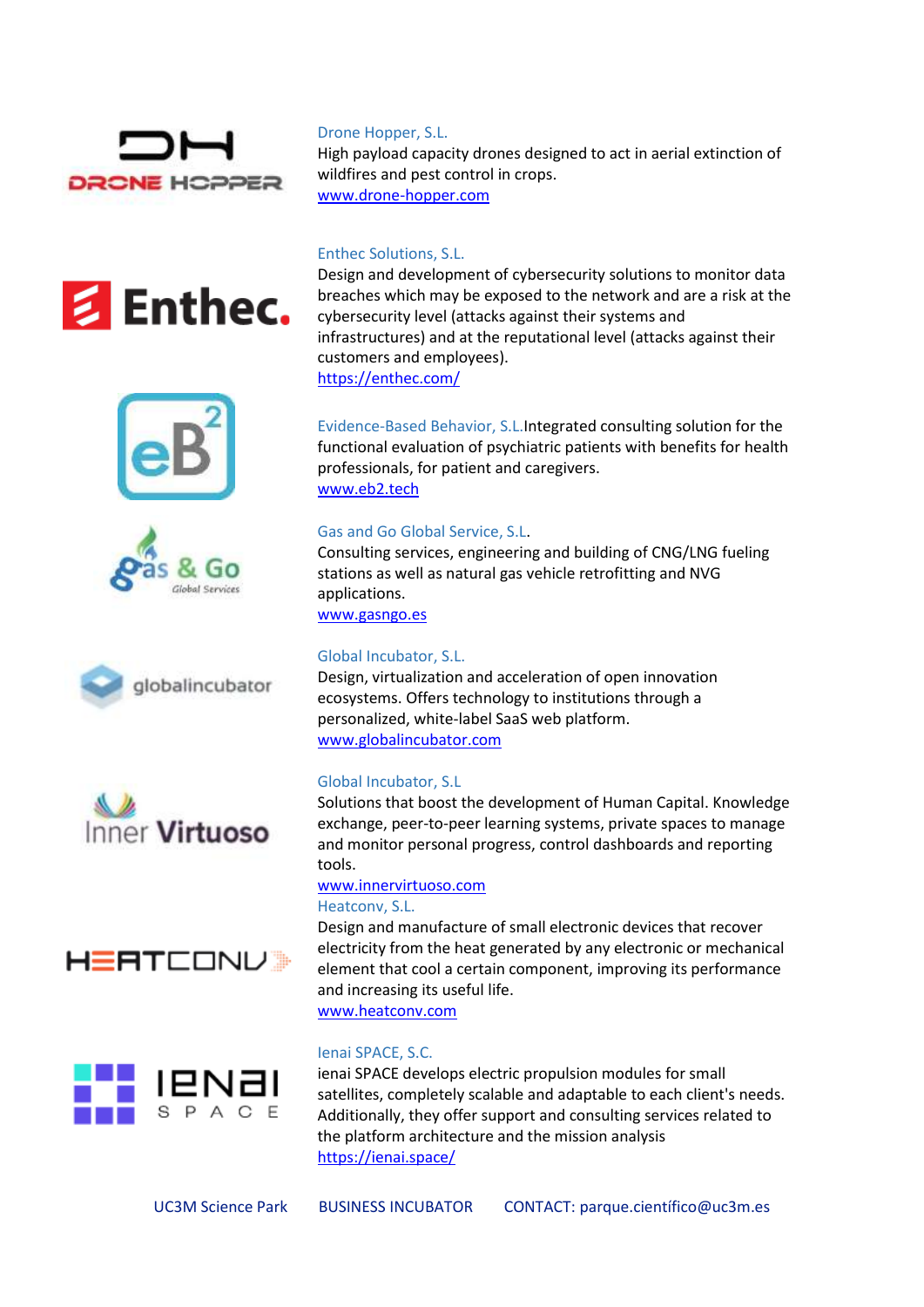











modridspoce





#### Inrobics Social Robotics, S.L.L.

Inrobics offers a disruptive rehabilitation service for the clinical and home setting through a certified digital health platform, based on social robotics and artificial intelligence, for patients with limitations in their motor, cognitive and social skills, and users who wish to maintain a optimal performance in their daily activities. <https://inrobics.com/>

#### ionIDE Telematics, S.L.

Development of entertainment platforms for the hospital setting which provide video streaming, fixed and mobile communications, video telephony, internet and medical applications. [www.ionide.es](about:blank)

#### Ketter Batteries S.L.

Design, development, production and commercialization of electric accumulation systems using new generation batteries. <https://www.ketterbatteries.com/>

#### Laboratorio Hipermedia, S.L.

LabHipermedia is a technological innovation company that offers an integrated solution in sports training and management. [www.labhipermedia.com](http://www.labhipermedia.com/)

#### Luz WaveLabs, S.L.

Development and manufacturing of products and solutions in the THz and photonic range. [www.luzwavelabs.com](about:blank)

#### Madrid Space, SL.

The company is an engineering company that offers high quality solutions, in particular, in the field of thermal engineering. [www.madridspace.eu](about:blank)

#### Polar Developments, SL.

Development of highly competitive portable and deployable photovoltaic power generators, and of a UVC-LED disinfection system for surface and interior disinfection applications, available as a stand-alone automatic guiding system or as a fixed lamp. [www.polardv.es](about:blank)

#### Power Smart Control, S.L.

Design, development and distribution of specialized software. Engineering services related to software, equipment and electronic systems used for control, conversion and conditioning of electric energy

[www.powersmartcontrol.com](about:blank)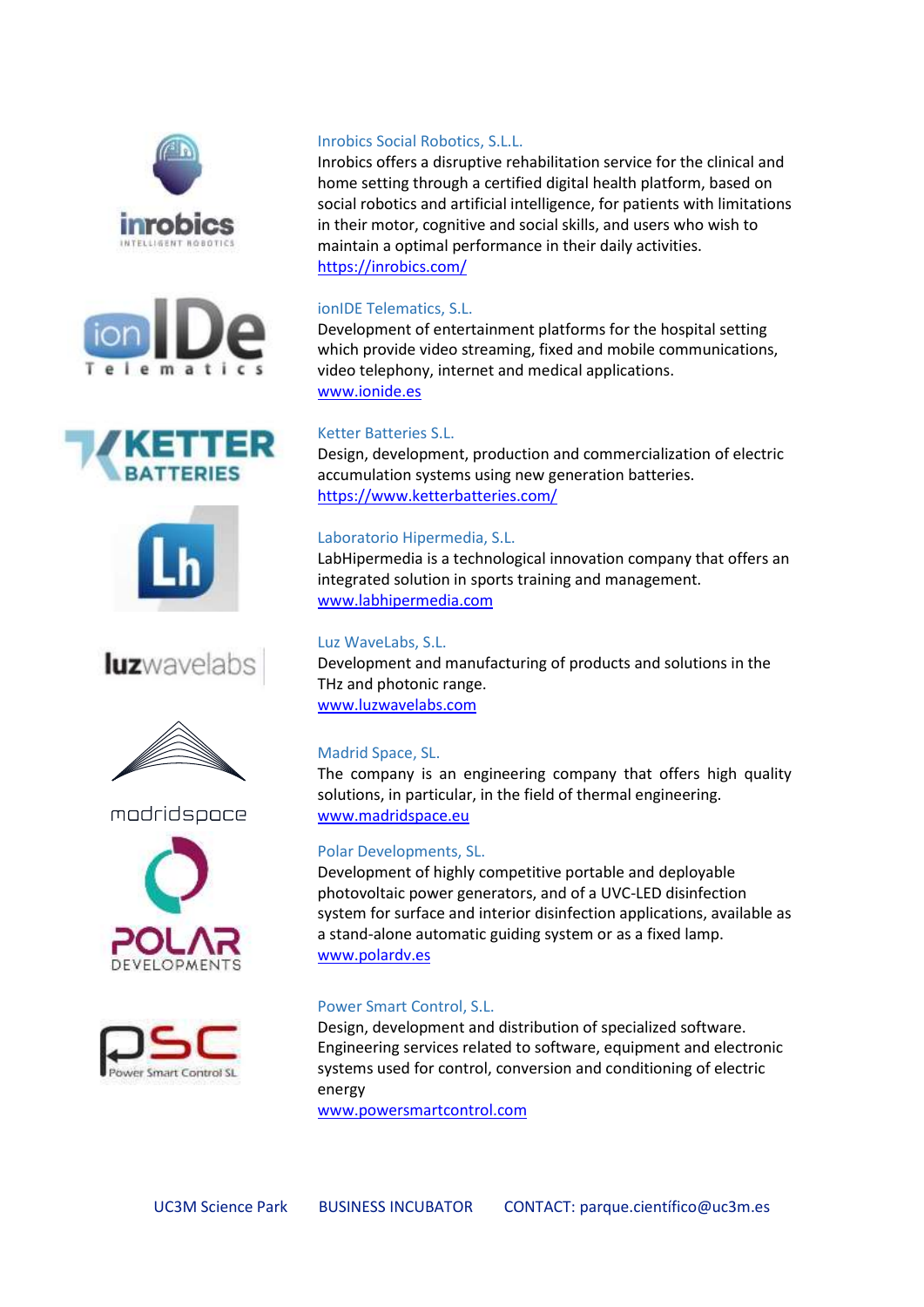















#### Global Incubator,S.L.

Platform designed for social entrepreneurs which together with local experts and investors design a local innovation ecosystem. <http://eu.pullapproach.com/>

#### Sensia Solutions, S.L.

Optimization of Infrared technology to give ad-hoc solutions to problems that standard thermography is not able to solve. [www.sensia-solutions.com](about:blank)

#### Teatro Accesible.

Promoted by Aptent Soluciones S.L., Teatro Accesible is an innovative project that promotes accessibility to communication in the performing arts. [www.teatroaccesible.com](http://www.teatroaccesible.com/)

Superhero Bots S.L.

At Superhero Bots we multiply human productivity by using bots and intelligent systems. [www.capitalcertainty.es](about:blank)

#### Unmanned Technical Works,S.L.

Engineering services specialized in civil engineering, industrial inspections and precision agriculture using UAVs. Development and integration of new technologies in UAVs. [www.utw.es](about:blank)

#### Unusuals, S.L.

Unusuals is a computer vision company specialized in the analysis of linear infrastructures, through the automatic analysis of videos, as well as 3D point clouds. <https://unusuals.ai/>

#### Wason Digital, S.L.

SocialCommerce Contextual Platform based on Artificial Intelligence. Develop technology that allows you to obtain relevant data on the market/ social networks/ marketplaces/ metaverses, which can be applied to your business in order to boost sales of products, both physical and digital, and/or services. [www.twinny.es](http://www.twinny.es/)

#### Wisdom Technology, S.L.

Core technology to define, virtualize and accelerate entrepreneurship, innovation and knowledge. [www.capitalcertainty.es](about:blank)